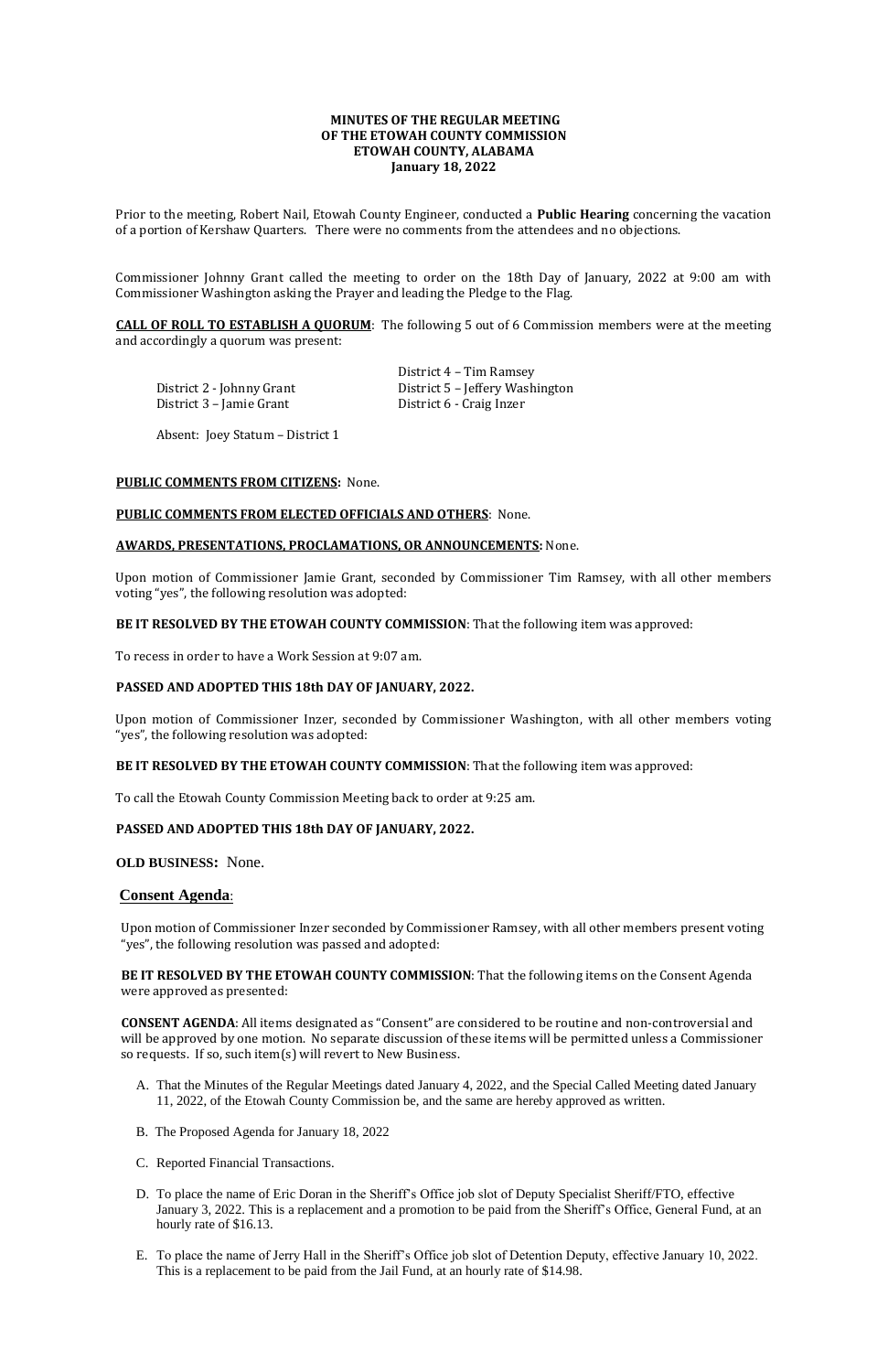- F. To place the name of Scott Dillard in the Sheriff's Office job slot of Sergeant, effective January 11, 2022. This is a replacement and a promotion to be paid from the Jail Fund, at an hourly rate of \$21.70.
- G. To place the name of Chellsea Davis in the Sheriff's Office job slot of Sergeant, effective January 11, 2022. This is a replacement and a promotion to be paid from the ICE Fund, at an hourly rate of \$17.81.
- H. To place the name of Nathan Kykendall in the Sheriff's Office job slot of Detention Deputy, effective January 18, 2022. This is a replacement to be paid from the ICE Fund at an hourly rate of \$14.98.
- I. To place the name of Genna Lewis in the Sheriff's Office job slot of Detention Deputy, effective January 18, 2022. This is a replacement to be paid from the ICE Fund at an hourly rate of \$14.98.
- J. To place the name of Dakota Strickland in the Sheriff's Office job slot of Detention Deputy, effective January 10, 2022. This is a replacement to be paid from the Jail Fund at an hourly rate of \$14.98.
- K. To place the name of Charlie Means in the Sheriff's Office job slot of Detention Deputy, effective January 18, 2022. This is a replacement to be paid from the ICE Fund at an hourly rate of \$14.98.
- L. To place the name of Chad Harden in the Sheriff's Office job slot of Detention Deputy, effective January 10, 2022. This is a replacement to be paid from the ICE Fund at an hourly rate of \$14.98.
- M. To approve the request of Kevin Hassell, Drug Enforcement Unit, to hire Dakota Hammett as a Drug Enforcement Unit Agent (Unclassified), effective January 19, 2022. This is a transfer and a replacement to be paid from the DEU Fund, at an hourly rate of \$19.30.
- N. To approve the request of Robert Nail, County Engineer, to hire Bobby Driskill as an Equipment Operator, effective January18, 2022. This is a replacement to be paid from the Gas Tax Fund, at an hourly rate of \$13.24.
- O. To approve the request of Jerry Entrekin, Constable, to hire Michael Bolton, Part-time Deputy Constable, effective January 20, 2022. This is a replacement and a Part-time position up to 29 hours, to be paid from the Constable Fund, at an hourly rate of \$12.00.
- P. To approve the request of Kevin Dollar, Deputy Administrator/CFO, to make the following Budget Amendments, for the ICE Fund and the Domestic Violence Grant Fund, to be effective September 30, 2021:

Increase: Operating Transfer Out – ICE Fund (001.62000-195) \$1,916,323 Decrease: Fund Balance (001.35900) \$1,916,323

Increase: Operating Transfer In- General Fund (284.61000-001) \$100,000 Increase: Fund Balance (284.35900) \$100,000

Increase: Operating Transfer Out- Domestic Violence Grant Fund \$100,000 (001.62000-284) Decrease: Fund Balance (001.35900) \$100,000

### **ICE Fund**

Increase: Operating Transfer In – General Fund (195.61000-001) \$1,916,323 Increase: Fund Balance (195.35900) \$1,916,323

#### **General Fund**

### **Domestic Violence Grant Fund**

#### **General Fund**

Q. To approve the request of Kevin Dollar, Deputy Administrator/CFO, to make the following Budget Amendments for the Probate Judge's Office for probate court software, effective January 18, 2022:

#### **Probate Office**

Increase: Other Equipment (001.51300-549) \$65,000 Decrease: Fund Balance (001.35900) \$65,000

R. To approve the Agreement with Nitorco for the Assurance Probate Court Software and training as outlined in the agreement and to authorize the CAO to execute all related documents. A copy of this agreement has been filed in Attachment Book 12, Page 47.

# **PASSED AND ADOPTED THIS 18th DAY OF JANUARY, 2022.**

## **NEW BUSINESS:**

Upon motion of Commissioner Inzer, seconded by Commissioner Jamie Grant, with all other members voting "yes", the following resolution was adopted:

### **BE IT RESOLVED BY THE ETOWAH COUNTY COMMISSION**: That the following item was approved: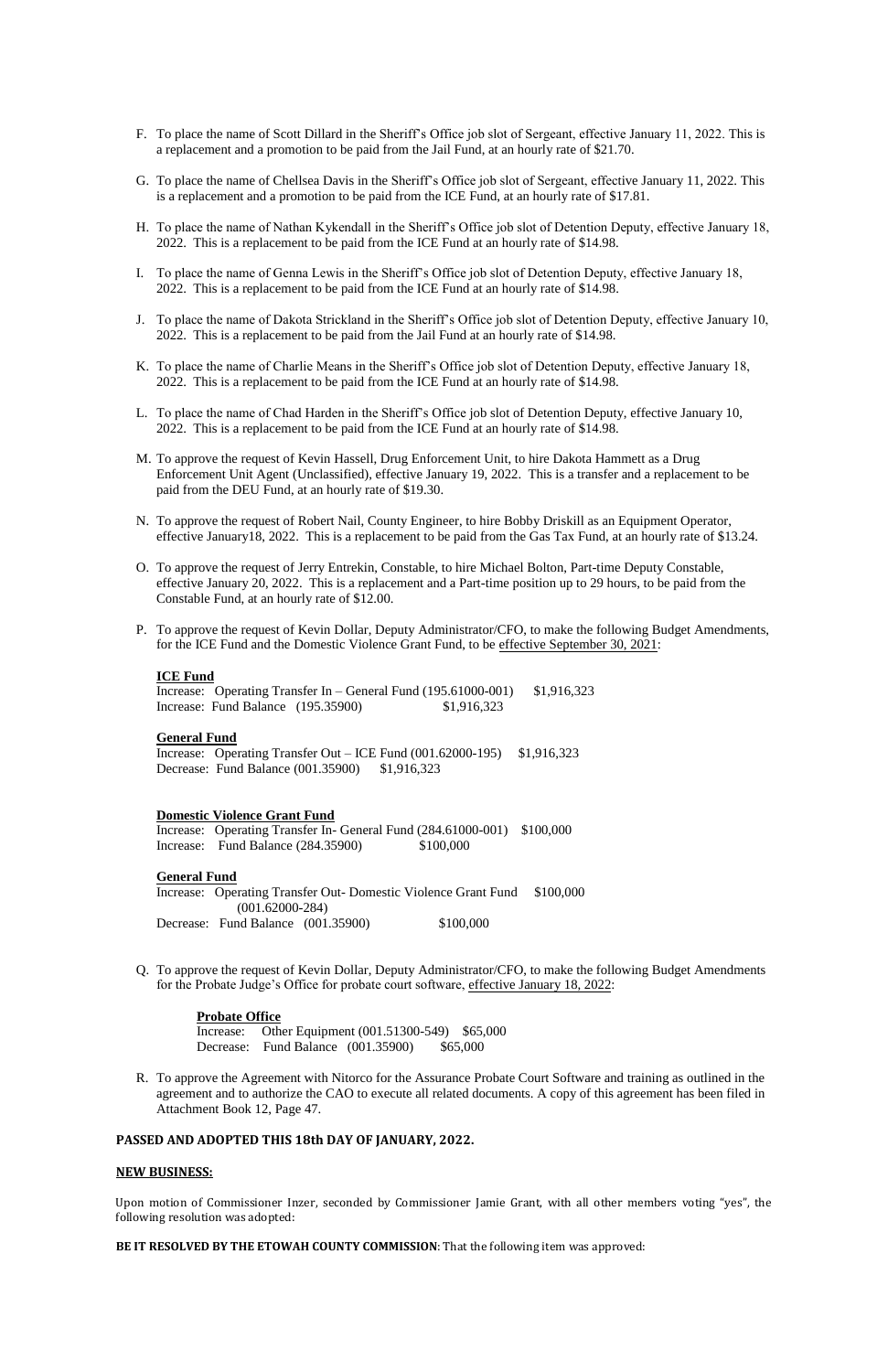To approve the 'Agreement for Engineering Services' with Goodwyn, Mills, Cawood, LLC., for professional engineering services and consultation performed relative to the preparation of plans and specifications for construction of Water and Sewer Utilities to serve Little Canoe Creek Megasite; To authorize the Commission President to execute all documents; and To authorize the expenditure of American Rescue Plan (ARPA) Funds for the payment of associated contract fees. A copy of this agreement has been filed in Attachment Book 12, Page 48.

## **PASSED AND ADOPTED THIS 18th DAY OF JANUARY, 2022.**

Upon motion of Commissioner Washington, seconded by Commissioner Tim Ramsey, with all other members voting "yes", (except Johnny Grant who abstained), the following resolution was adopted:

## **BE IT RESOLVED BY THE ETOWAH COUNTY COMMISSION**: That the following item was approved:

To approve the 'Resolution of Assent' to Vacate a portion of Kershaw Quarters Road, as recommended by the County Engineer, Robert Nail, certifying that all of the criteria have been met. (Commissioner Johnny Grant abstained because he is one of the property owners). A copy of this Resolution has been filed in Attachment Book 12, Page 49.

# **PASSED AND ADOPTED THIS 18th DAY OF JANUARY, 2022.**

Upon motion of Commissioner Jamie Grant, seconded by Commissioner Inzer, with all other members voting "yes", the following resolution was adopted:

### **BE IT RESOLVED BY THE ETOWAH COUNTY COMMISSION**: That the following item was approved:

To adopt the Resolution to install Guardrail and End Anchors for the culvert spanning Black Creek on Pleasant Hill Road. This is being funded through the Local Road Safety Initiative Grant received by Etowah County.

## **PASSED AND ADOPTED THIS 18th DAY OF JANUARY, 2022.**

Upon motion of Commissioner Jamie Grant, seconded by Commissioner Ramsey, with all other members voting "yes", the following resolution was adopted:

### **BE IT RESOLVED BY THE ETOWAH COUNTY COMMISSION**: That the following item was approved:

To approve Change Order #3 for the Little Canoe Creek Mass Grading Project removing lime treatment for roadbed stabilization and replacing it with additional chert; Also, to authorize the Commission President to execute the document. A copy of this Agreement has been filed in Attachment Book 12, Page 50.

## **PASSED AND ADOPTED THIS 18th DAY OF JANUARY, 2022.**

### REPORTS FROM THE STAFF:

 **Chief Administrative Officer:** No Report. **County Engineer:** Robert Nail said Etowah County missed the worst of the winter weather with just a few trees down. **County Attorney:** No Report. **Other**: No Report.

### **DISCUSSION BY COMMISSIONERS:**

Shane said the Commissioner Statum apologized for not being at the meeting today and missing the vote on the Megasite Project for Engineering Services with Goodwyn, Mills, and Cawood, LLC, because he greatly supports continuing investment in the Megasite.

Commissioner Jamie Grant said he was glad we are moving in the right directions and moving fast. He thanked everyone for being at the meeting.

Commissioner Inzer thanked everyone for attending the meeting. He also thanked Will Farley with Sheriff's Office for coming to his District update and discussed the crime in the county and thanked Robert Nail for discussing the road issues. He said he reviewed the Commission accomplishments as a whole over the last year (plus many others). He said Representative Lipscomb and he were In talks with Whorton Bend Fire Department about trying to find a vacant area to put a Community Park because this is the only District that doesn't have one. There would still be room for the Fire Dept to expand if needed. He said everyone was able to ask questions. He also thanked GMC for all they have done at the Megasite and was hoping they would be able to recover some funds from Montgomery to use on other projects. The surrounding counties will also benefit from the Megasite.

Commissioner Ramsey said he was planning to have meetings in Montgomery to get more help from the State. Also, they may get Rainbow City involved as well. He discussed some ideas he had regarding a funding source to go toward paving road because we are not able to keep up with the Road work right now. Eventually, the Megasite will increase our tax-base but it will take a while. He would like to do a resolution to earmark more money for paving roads.

Shane reminded everyone the Chamber meeting will be Friday and Congressman Aderholt plans to speak. He also said he has received word from Waste Management that the billing issues have been corrected.

Commissioner Washington said he was excited about the great things happening and thanked everyone for coming to the meeting.

Commissioner Johnny Grant said there have been several things happening in the last couple of weeks. He believes everyone is aware of what we have here and we have to go through a process but will stay focused on the goal.